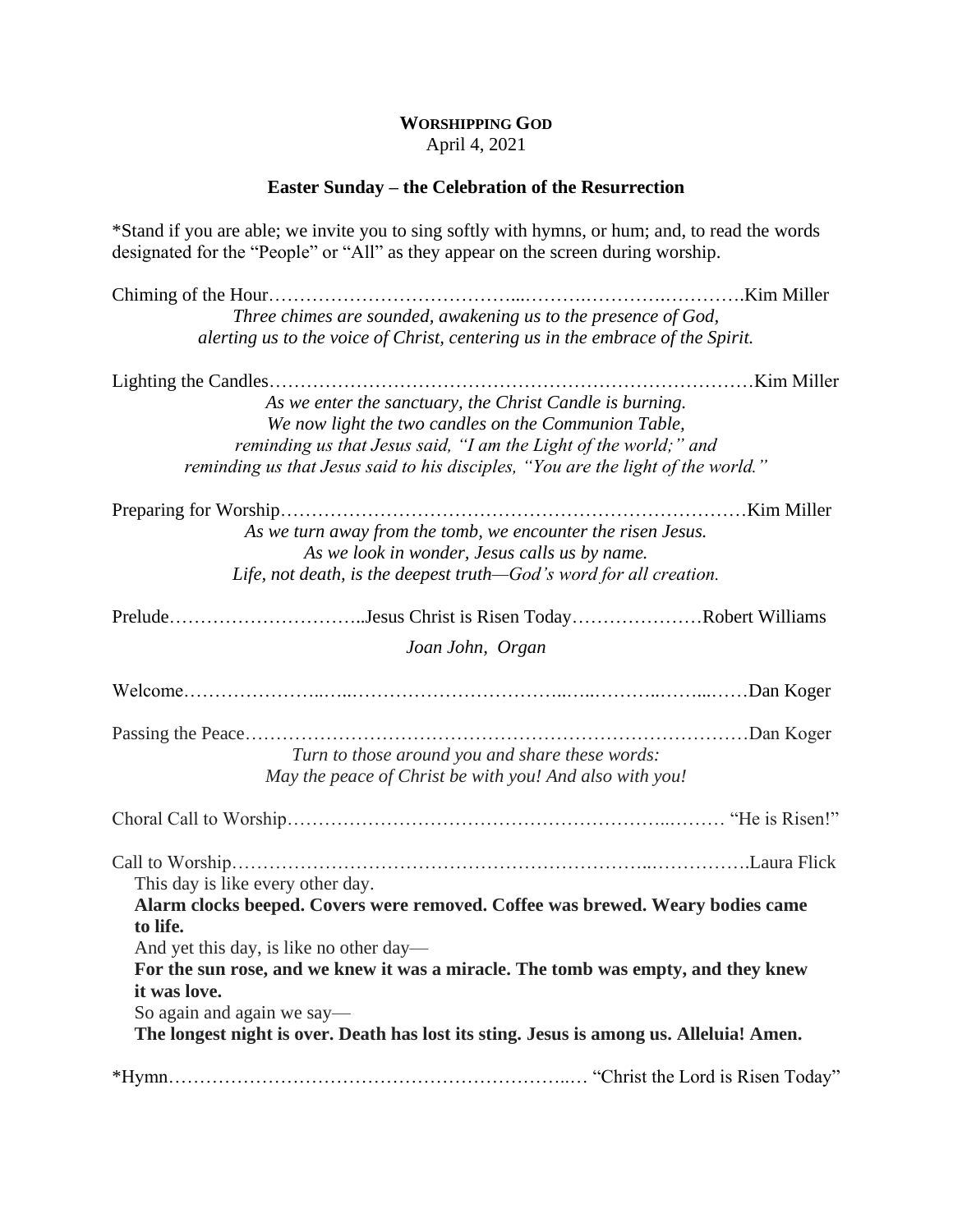Christ the Lord is risen today, Alleluia! All creation, join to say Alleluia! Raise your joys and triumphs high, Alleluia! Sing, ye heavens, and earth reply, Alleluia!

Love's redeeming work is done, Alleluia! Fought the fight, the battle won, Alleluia! Death in vain forbids him rise, Alleluia! Christ has opened paradise, Alleluia!

Lives again our glorious King, Alleluia! Where, O Death, is now thy sting? Alleluia! Once he died our souls to save, Alleluia! Where thy victory, O grave? Alleluia!

Soar we now where Christ has led, Alleluia! Following our exalted Head, Alleluia! Made like him, like him we rise, Alleluia! Ours the cross, the grave, the skies. Alleluia!

Prayer………………………………………………………………………………..…Ariel Koger

God of hope, in the midst of death, you call forth life. When all hope seemed gone, you raised Jesus from the grave. We come before you today, longing for your life-giving presence. God of new life, raise us up with all your people. Lift us from the tombs of our despair and doubt, that we may rejoice in your power over death. God of joy, fill our hearts with alleluias we sing your praises. Glory to God. Amen!

Psalm Lesson from Psalm 118…………………………………………………………Ariel Koger Give thanks to the Lord because he is good, because his faithful love lasts forever. Let Israel say it: "God's faithful love lasts forever!"

The Lord was my strength and protection; he was my saving help! The sounds of joyful songs and deliverance are heard in the tents of the righteous: "The Lord's strong hand is victorious!

I won't die—no, I will live and declare what the Lord has done. Open the gates of righteousness for me so I can come in and give thanks to the Lord!

This is the day the Lord has made, we will rejoice and celebrate in it!

## The Word of the Lord. **Thanks be to God.**

Anthem…………………………………………...…………………………………. "Jesus Lives"

Gospel Lesson from Mark 16………………………………………………………...Shelly Ullom When the Sabbath was over, Mary Magdalene, Mary the mother of James, and Salome bought spices so that they could go and anoint Jesus' dead body. Very early on the first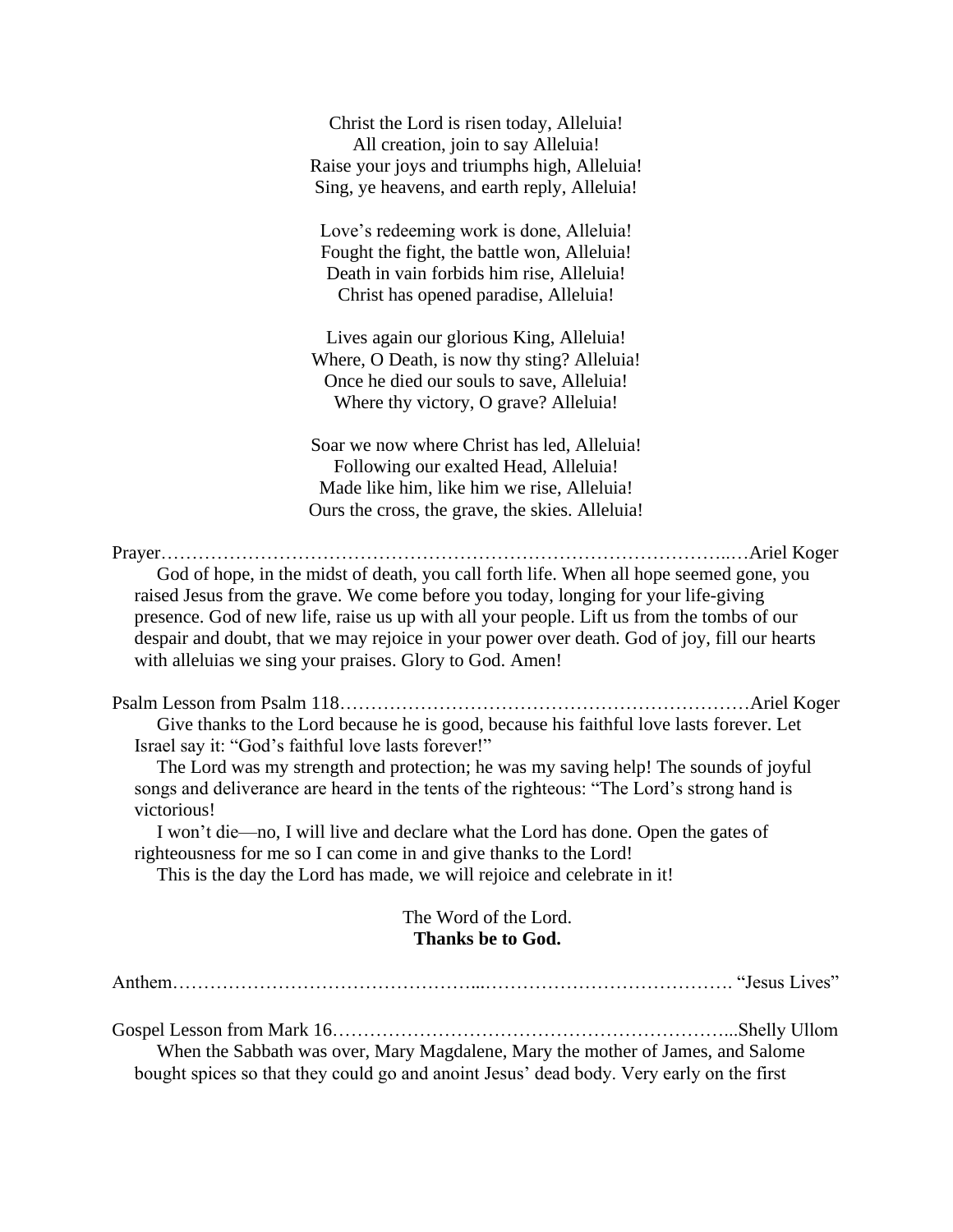day of the week, just after sunrise, they came to the tomb. They were saying to each other, "Who's going to roll the stone away from the entrance for us?"

When they looked up, they saw that the stone had been rolled away. (And it was a very large stone!) Going into the tomb, they saw a young man in a white robe seated on the right side; and they were startled.

But he said to them, "Don't be alarmed! You are looking for Jesus of Nazareth, who was crucified. He has been raised. He isn't here. Look, here's the place where they laid him.

Go, tell his disciples, especially Peter, that he is going ahead of you into Galilee. You will see him there, just as he told you." Overcome with terror and dread, they fled from the tomb. They said nothing to anyone, because they were afraid

The Word of the Lord. **Thanks be to God.**

\*Hymn………………………………………………….. "Alleulia, Alleulia! Hearts to Heaven"

Alleluia, alleluia! Hearts to heaven and voices raise; Sing to God a hymn of gladness, sing to God a hymn of praise; He who on the cross a victim for the world's salvation bled – Jesus Christ, the King of Glory, now is risen from the dead.

Alleluia, Christ is risen! Death at last has met defeat: See the ancient powers of evil in confusion and retreat; Once he died, and once was buried; now he lives forevermore, Jesus Christ, the world's Redeemer, who we worship and adore.

Meditation ……………….……Again & Again, the Sun Rises".……………...…….Dan Koger

Call to Confession…………………………………………………………………….Dan Koger Friends, had we been there that first Easter morning, it is likely that many of us would have been with the disciples – hiding out in fear, locked behind doors, alone with our thoughts in the upper room.

I wish I could say that I would have gone with the women, that I would have been brave and determined. I wish I could say that I would have held onto my faith, But the truth is, we'll never know.

What I do know is that Jesus came back for all of us. Not the few who had maintained faith or the few who stayed with him until the end. He came back for the broken and the afraid, for the cowardly and the greedy, for the women in the garden, and for the disciples hiding in the upper room. He came back for those who betrayed him and those who worshiped him.

He came back for you and for me. So join me in the prayer of confession, Knowing that no matter where we are on the continuum of faith, Jesus lived, loved, and returned for us. Let us pray...

Prayer of Confession and Words of Thanksgiving……..…………….……………..Kim Miller Beloved Community, before God and before you, I confess: I have seen the sun rise and withheld my praise. I have seen my neighbor suffer and withheld my aid. I have seen love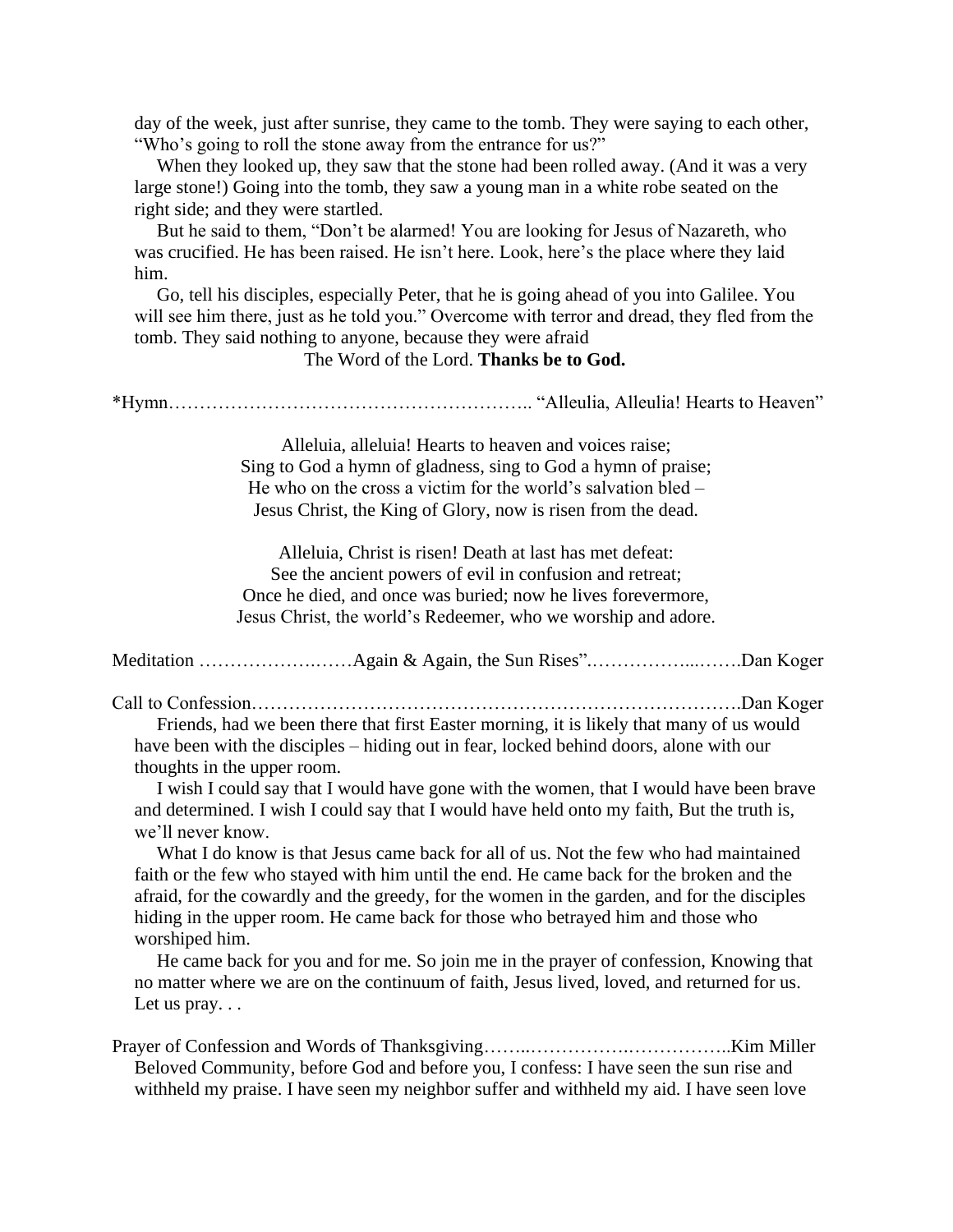extended and chosen to walk away. I have seen divisions deepen and managed to remain unfazed.

**We hear you. We see you. You are forgiven. God's love is like the sun. No matter how lost we are in the night, Day after day, the light will find you. Rest easy. You are held in God's warmth.**

Thanks be to God. Amen.

**Now we must pray. Beloved friend, before God and before each other, we confess: We have seen the sun rise and withheld our praise. We have seen our neighbors suffer and have withheld our aid. We have seen love extended and chosen to walk away. We have seen divisions deepen and managed to remain unfazed.**

I hear you. I see you. You are forgiven. God's love is like the sun. No matter how lost we are in the night, Day after day, the light will find you. Rest easy. You are held in God's warmth.

**Thanks be to God. Alleluia, amen.**

Sharing the Bread and the Cup……………………………………………….…..……Dan Koger

*The Bread of Life…the Cup of Love*

Affirming Our Faith…………………..………………………………………………..Kim Miller We know the fear of the upper room. We know the feeling of hard days and long nights. We know the grief of the tomb, and the particular ache of saying goodbye.

**We know the pain of Good Friday, and we know the darkness before dawn. And still, and still, We believe. We believe that again and again, The sun will rise.**

Again and again, God will draw near.

**Again and again, the tomb will be empty. Again and again, love will win. Again and again, And again and again, We will be loved.**

The journey will not be perfect. We will need to rise before dawn. We will need angels along the way. But again and again,

**The sun will rise. We believe.** 

And because we believe, let us pray as our Lord taught us:

**Our Father, who art in heaven, hallowed be Thy name. Thy kingdom come, Thy will be done, on earth as it is in heaven. Give us this day our daily bread and forgive us our trespasses as we forgive those who have trespassed against us. And lead us not into temptation, but deliver us from evil. For thine is the kingdom and the power and the glory forever. Amen.**

\*Hymn………..…..…….………….…………………………………………… "Christ is Alive"

Christ is alive! Let Christians sing. The cross stands empty to the sky. Let streets and homes with praises ring. Love drowned in death will never die.

Christ is alive and comes to bring